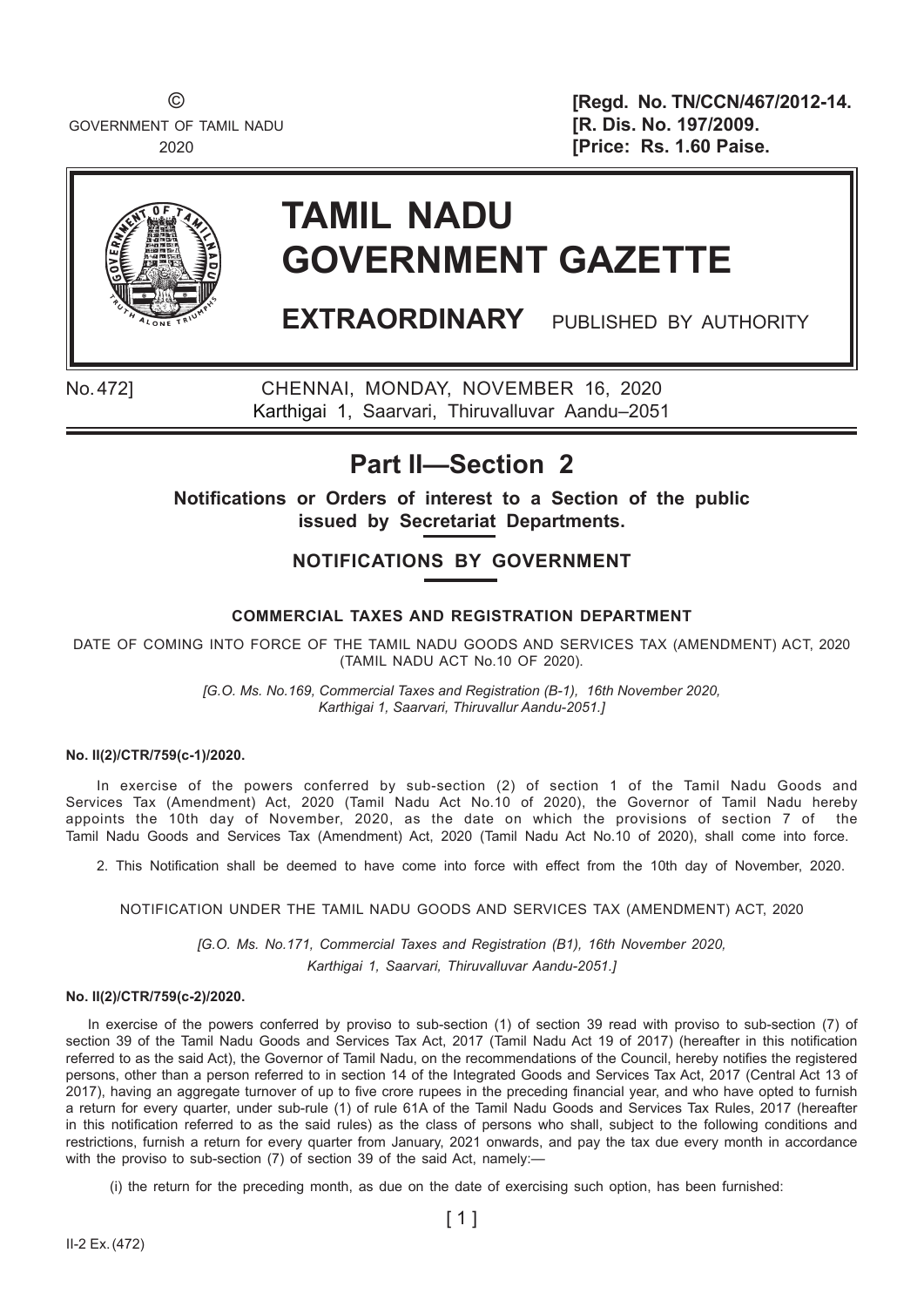(ii) where such option has been exercised once, they shall continue to furnish the return as per the selected option for future tax periods, unless they revise the same.

(2) A registered person whose aggregate turnover crosses five crore rupees during a quarter in a financial year shall not be eligible for furnishing of return on quarterly basis from the first month of the succeeding quarter.

(3) For the registered person falling in the class specified in column (2) of the Table below, who have furnished the return for the tax period October, 2020 on or before 30th November, 2020, it shall be deemed that they have opted under sub-rule (1) of rule 61A of the said rules for the monthly or quarterly furnishing of return as mentioned in column (3) of the said Table:-

TABLE

| SI. No. | Class of registered person                                                                                                                                 | Deemed Option    |
|---------|------------------------------------------------------------------------------------------------------------------------------------------------------------|------------------|
| (1)     | (2)                                                                                                                                                        | (3)              |
| 1.      | Registered persons having aggregate turnover of up to 1.5 crore rupees, who<br>have furnished FORM GSTR-1 on quarterly basis in the current financial year | Quarterly return |
| 2.      | Registered persons having aggregate turnover of up to 1.5 crore rupees, who<br>have furnished FORM GSTR-1 on monthly basis in the current financial year   | Monthly return   |
| 3.      | Registered persons having aggregate turnover more than 1.5 crore rupees<br>and up to 5 crore rupees in the preceding financial year                        | Quarterly return |

(4) The registered persons referred to in column (2) of the said Table, may change the default option electronically, on the common portal, during the period from the 5th day of December, 2020 to the 31st day of January, 2021.

#### NOTIFICATIONS UNDER THE TAMIL NADU GOODS AND SERVICES TAX ACT, 2020

#### *[G.O. Ms. No.172, Commercial Taxes and Registration (B1), 16th November 2020, Karthigai 1, Saarvari, Thiruvaluvar Aandu-2051.]*

#### **No. II(2)/CTR/759(c-3)/2020.**

In exercise of the powers conferred by section 148 read with sub-section (7) of Section 39 of the Tamil Nadu Goods and Services Tax Act, 2017 (Tamil Nadu Act 19 of 2017), (hereinafter referred to as the said Act), the Governor of Tamil Nadu, on the recommendations of the Council, hereby notifies the registered persons, notified under proviso to sub-section (1) of section 39 of the said Act, who have opted to furnish a return for every quarter or part thereof, as the class of persons who may, in first month or second month or both months of the quarter, follow the special procedure such that the said persons may pay the tax due under proviso to sub-section (7) of section 39 of the said Act, by way of making a deposit of an amount in the electronic cash ledger equivalent to, -

(i) thirty five per cent. of the tax liability paid by debiting the electronic cash ledger in the return for the preceding quarter where the return is furnished quarterly; or

 (ii) the tax liability paid by debiting the electronic cash ledger in the return for the last month of the immediately preceding quarter where the return is furnished monthly:

Provided that no such amount may be required to be deposited-

(a) for the first month of the quarter, where the balance in the electronic cash ledger or electronic credit ledger is adequate for the tax liability for the said monthor where there is nil tax liability;

 (b) for the second month of the quarter, where the balance in the electronic cash ledger or electronic credit ledger is adequate for the cumulative tax liability for the first and the second month of the quarteror where there is nil tax liability:

 Provided further that registered person shall not be eligible for the said special procedure unless he has furnished the return for a complete tax period preceding such month.

*Explanation* .- For the purpose of this notification, the expression "a complete tax period" means a tax period in which the person is registered from the first day of the tax period till the last day of the tax period.

2. This notification shall come into force with effect from the 1st day of January, 2021.